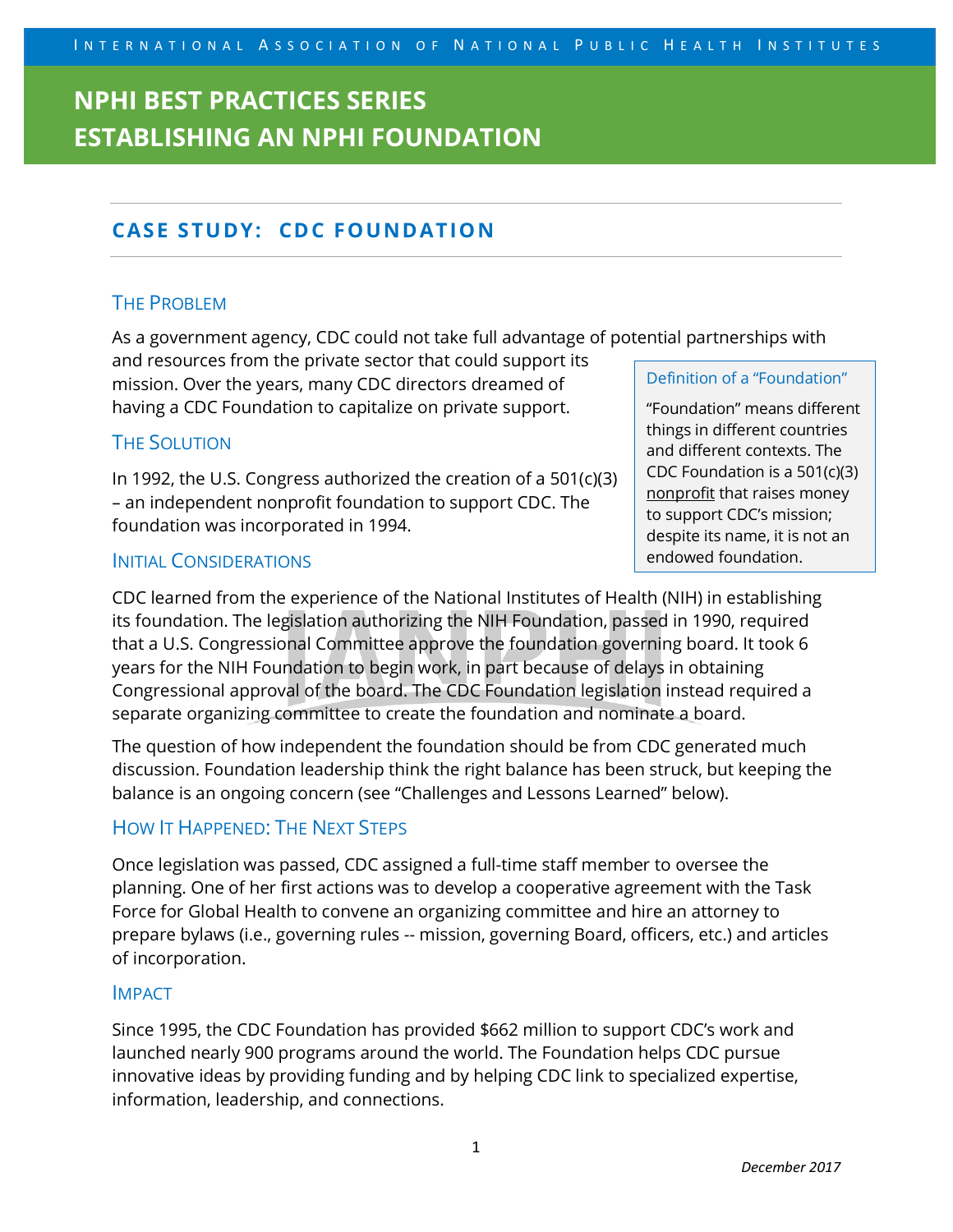## PRACTICAL ADVICE

- Composition of the Board Nonprofits are governed by a board, whose composition, term limits, etc. are typically set forth in bylaws. The CDC Foundation recommends having an odd number of members on the board – at least seven members. It can be helpful to include not only one or two members from public health, but also representatives from business, philanthropy, and other sectors.
	- $\circ$  By law, the U.S. CDC Director and staff cannot serve on the board. CDC further ensures separation between the agency and the Foundation by excluding CDC alumni from the board.



- Startup costs and staffing It takes money to set up a foundation. The U.S. Congress has appropriated \$500,000 annually for CDC Foundation expenses.
	- $\circ$  A foundation can start with one or two employees. The most critical initial staff functions are fundraising/relationships and finance/programs. The CDC Foundation includes three categories of staff: 1) financial staff to 'manage the books' and ensure that funds are spent in the manner intended, based on guidelines developed in advance, 2) fundraising staff with experience and

expertise in development and partnerships/relationship building, and 3) staff to run programs.



• Branding – The CDC Foundation's website emphasizes the ways that it complements CDC's work. Its tagline is "Helping CDC do more, faster." This captures the concepts of speed and efficiency, which are appealing to corporate donors.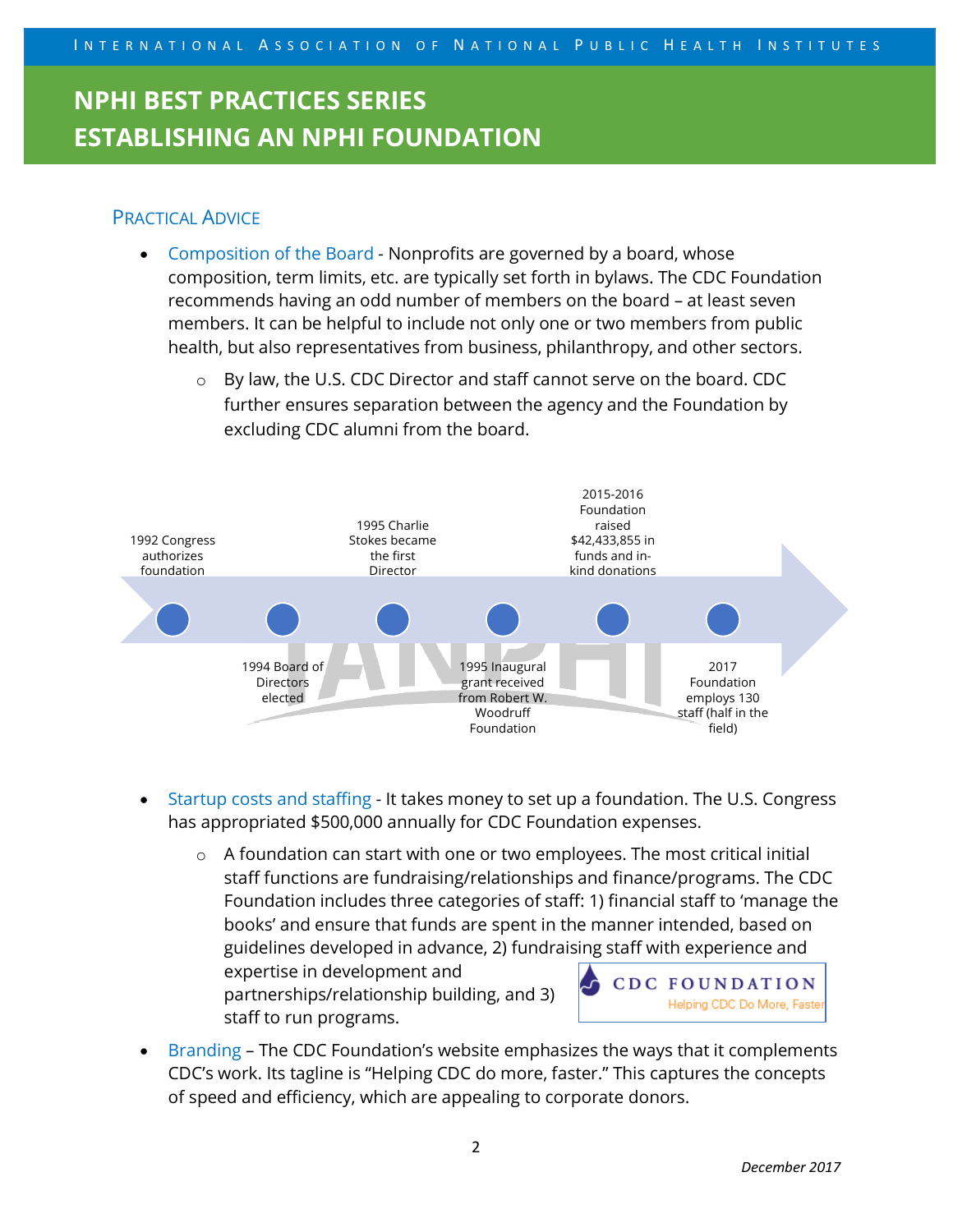- Fundraising Fundraising is a challenge when a foundation is new and is also a continuing priority. The CDC Foundation receives contributions from three types of private donors: 1) institutional, 2) corporate, and 3) individual. Individuals 'give the most with the fewest strings,' but this is the hardest money to get. Early emphasis should be on getting corporate money and demonstrating value. Individual donors are much more likely to give if corporations are investing.
- Relationship with CDC (the "home agency") Establishing and maintaining a close but separate relationship between CDC and the Foundation requires grappling with complex ethical issues. The Foundation raises money and creates linkages on behalf of CDC – in support of CDC's mission and priorities -- but CDC does not control the activities of the Foundation.
- CDC and the Foundation have developed a series of guiding principles for partner collaboration, which describe requirements that must be met for the Foundation to accept funding, as well as areas of prohibition – e.g., types of organizations that the Foundation is prohibited from partnering with.
- A risk related to having a foundation support the mission of CDC is the potential perception that fewer public funds are necessary since there are private contributions to CDC's mission. In the United States, private funds cannot supplant public money. Another potential risk is that the nonprofit becomes a competitor of the home agency.
- Ethical challenges A significant ethical danger is that individuals in the home agency see the nonprofit as an opportunity to get money for themselves or their families. Ethical guidelines should clearly articulate that staff and family members cannot profit.
- Board composition New CDC directors are sometimes surprised that they cannot appoint members to the board. However, having all non-CDC board members provides opportunities for a broad range of individuals to engage with CDC and helps ensure independence.
- Corporate board members can be the hardest to recruit. They often know little about public health to start, but soon become excited by the work that CDC and the Foundation are doing. Once they understand CDC's impact, they are often helpful in recruiting new corporate board members.